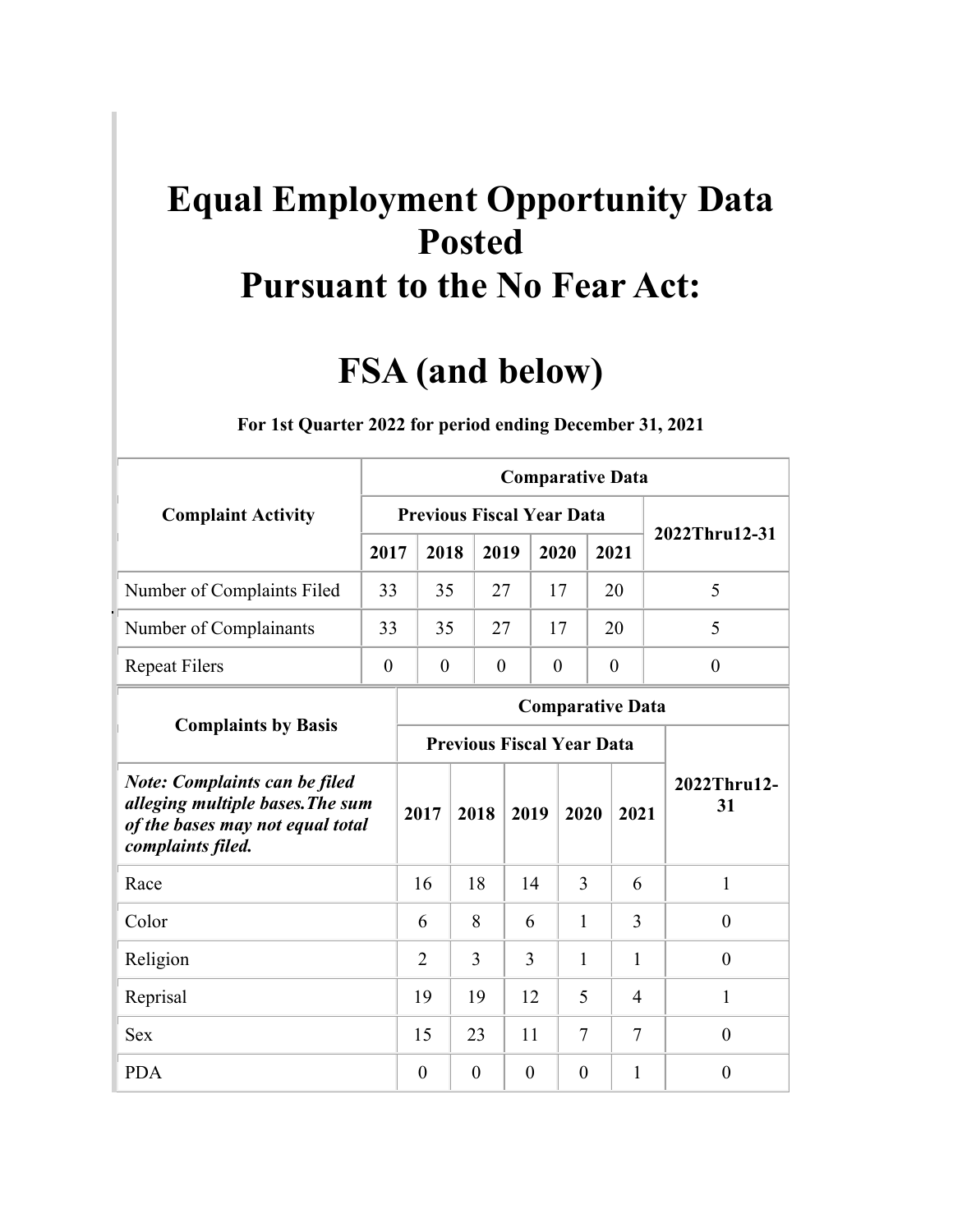| National Origin | 3                | 4              | 2        | $\overline{0}$ | $\overline{0}$ | U |
|-----------------|------------------|----------------|----------|----------------|----------------|---|
| Equal Pay Act   | $\boldsymbol{0}$ |                | $\theta$ | $\theta$       | $\overline{0}$ | 0 |
| Age             | 14               | 12             | 12       | 7              | 8              |   |
| Disability      | 3                | 9              | 6        | 5              | 5              |   |
| Genetics        | $\overline{0}$   | $\overline{0}$ | $\theta$ | $\overline{0}$ | $\overline{2}$ | U |
| Non-EEO         |                  | 5              | 3        | 3              | 5              |   |

|                                                                                                                            |                |                |                  | <b>Comparative Data</b>          |                  |                   |
|----------------------------------------------------------------------------------------------------------------------------|----------------|----------------|------------------|----------------------------------|------------------|-------------------|
| <b>Complaints by Issue</b>                                                                                                 |                |                |                  | <b>Previous Fiscal Year Data</b> |                  |                   |
| Note: Complaints can be filed<br>alleging multiple bases. The sum<br>of the bases may not equal total<br>complaints filed. | 2017           | 2018           | 2019             | 2020                             | 2021             | 2022Thru12-<br>31 |
| Appointment/Hire                                                                                                           | 5              | 1              | 3                | 5                                | 1                | $\mathbf{1}$      |
| <b>Assignment of Duties</b>                                                                                                | $\overline{2}$ | 3              | $\tau$           | $\mathbf{1}$                     | 3                | $\mathbf{0}$      |
| Awards                                                                                                                     | $\overline{0}$ | $\mathbf{1}$   | $\overline{2}$   | $\theta$                         | $\theta$         | $\boldsymbol{0}$  |
| Conversion to Full Time/Perm<br><b>Status</b>                                                                              | $\overline{0}$ | $\overline{0}$ | $\overline{0}$   | $\overline{0}$                   | $\theta$         | $\boldsymbol{0}$  |
| <b>Disciplinary Action</b>                                                                                                 |                |                |                  |                                  |                  |                   |
| Demotion                                                                                                                   | $\overline{0}$ | $\overline{0}$ | $\overline{0}$   | $\overline{0}$                   | $\overline{0}$   | $\overline{0}$    |
| Reprimand                                                                                                                  | $\overline{4}$ | 5              | $\overline{4}$   | $\overline{2}$                   | $\overline{0}$   | $\overline{0}$    |
| Suspension                                                                                                                 | $\overline{2}$ | $\overline{2}$ | $\overline{2}$   | $\overline{2}$                   | $\mathbf{1}$     | $\mathbf{1}$      |
| Removal                                                                                                                    | $\mathbf{1}$   | $\mathbf{1}$   | $\overline{4}$   | $\overline{2}$                   | $\overline{0}$   | $\mathbf{0}$      |
| Duty Hours                                                                                                                 | $\mathbf{1}$   | $\theta$       | $\theta$         | $\theta$                         | $\theta$         | $\overline{0}$    |
| Perf. Eval./ Appraisal                                                                                                     | 4              | 6              | 5                | 5                                | $\mathbf{1}$     | $\boldsymbol{0}$  |
| Examination/Test                                                                                                           | $\mathbf{1}$   | $\overline{0}$ | $\overline{0}$   | $\theta$                         | $\mathbf{1}$     | $\mathbf{0}$      |
| <b>Harassment</b>                                                                                                          |                |                |                  |                                  |                  |                   |
| Non-Sexual                                                                                                                 | 16             | 19             | 10               | $\overline{4}$                   | $\overline{3}$   | $\mathbf{0}$      |
| Sexual                                                                                                                     | 3              | 3              | $\boldsymbol{0}$ | 1                                | $\boldsymbol{0}$ | $\mathbf{0}$      |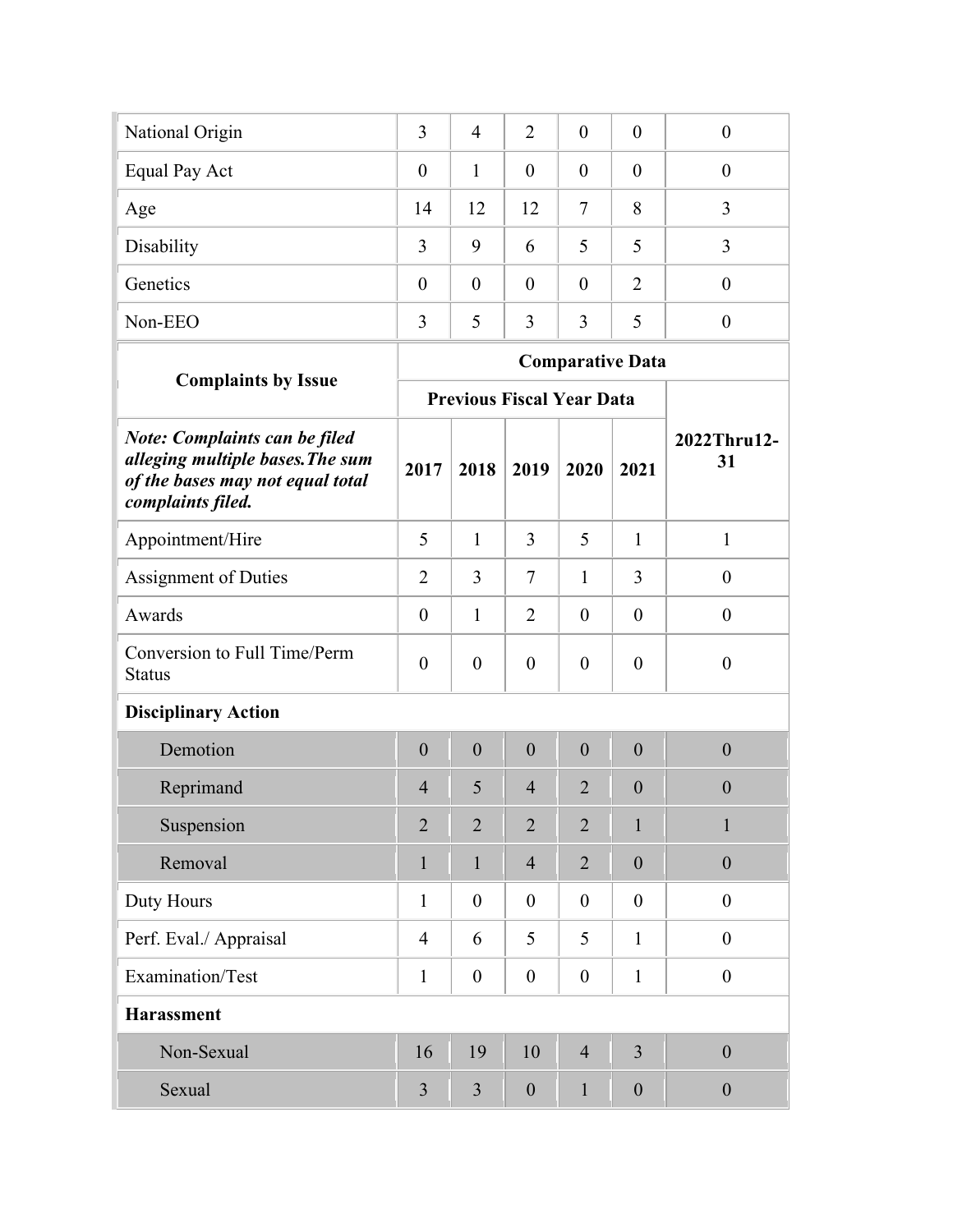| <b>Medical Examination</b>             |      | $\theta$                         | $\theta$         | $\theta$         | $\theta$                | $\theta$         | $\theta$         |
|----------------------------------------|------|----------------------------------|------------------|------------------|-------------------------|------------------|------------------|
| Pay including overtime                 |      | 1                                | $\mathbf{1}$     | $\theta$         | $\theta$                | $\mathbf{1}$     | $\theta$         |
| Promotion/Non-Selection                |      | 10                               | 8                | 6                | 5                       | $\overline{4}$   | $\mathbf{1}$     |
| Reassignment                           |      |                                  |                  |                  |                         |                  |                  |
| Denied                                 |      | $\boldsymbol{0}$                 | $\mathbf{0}$     | $\overline{2}$   | $\overline{0}$          | $\overline{0}$   | $\boldsymbol{0}$ |
| Directed                               |      | $\overline{2}$                   | $\mathbf{1}$     | 3                | $\overline{0}$          | $\overline{0}$   | $\boldsymbol{0}$ |
| Reasonable Accommodation<br>Disability |      | 1                                | $\overline{4}$   | 3                | $\overline{2}$          | $\overline{2}$   | $\boldsymbol{0}$ |
| Reinstatement                          |      | $\overline{0}$                   | $\theta$         | $\mathbf{1}$     | $\theta$                | $\theta$         | $\theta$         |
| Religious Accommodation                |      | $\theta$                         | $\theta$         | $\theta$         | $\overline{0}$          | $\theta$         | $\theta$         |
| Retirement                             |      | $\theta$                         | $\theta$         | $\theta$         | $\mathbf{1}$            | $\theta$         | $\mathbf{0}$     |
| Sex-Stereotyping                       |      | $\theta$                         | $\theta$         | $\theta$         | $\theta$                | $\theta$         | $\theta$         |
| Telework                               |      | $\theta$                         | $\overline{4}$   | $\mathbf{1}$     | $\boldsymbol{0}$        | $\theta$         | $\theta$         |
| Termination                            |      | 4                                | $\mathbf{1}$     | $\overline{2}$   | $\mathbf{1}$            | 6                | $\boldsymbol{0}$ |
| Terms/Conditions of Employment         |      | 3                                | 10               | 6                | $\overline{2}$          | 3                | $\mathbf{1}$     |
| Time and Attendance                    |      | 1                                | 4                | 6                | $\overline{2}$          | $\theta$         | $\theta$         |
| Training                               |      | 1                                | $\overline{4}$   | 1                | $\mathbf{1}$            | $\boldsymbol{0}$ | $\boldsymbol{0}$ |
| Other                                  |      |                                  |                  |                  |                         |                  |                  |
| User Defined - Other 1                 |      | $\overline{0}$                   | $\overline{0}$   | $\overline{0}$   | $\overline{0}$          | $\boldsymbol{0}$ | $\mathbf{1}$     |
| User Defined - Other 2                 |      | $\overline{0}$                   | $\theta$         | $\overline{0}$   | $\theta$                | $\overline{0}$   | $\boldsymbol{0}$ |
| User Defined - Other 3                 |      | $\boldsymbol{0}$                 | $\boldsymbol{0}$ | $\theta$         | $\boldsymbol{0}$        | $\overline{0}$   | $\overline{0}$   |
| User Defined - Other 4                 |      | $\boldsymbol{0}$                 | $\boldsymbol{0}$ | $\boldsymbol{0}$ | $\boldsymbol{0}$        | $\overline{0}$   | $\boldsymbol{0}$ |
|                                        |      |                                  |                  |                  | <b>Comparative Data</b> |                  |                  |
| <b>Processing Time</b>                 |      | <b>Previous Fiscal Year Data</b> |                  |                  |                         |                  | 2022Thru12-      |
|                                        | 2017 | 2018                             | 2019             |                  | 2020                    | 2021             | 31               |
| Complaints pending during fiscal year  |      |                                  |                  |                  |                         |                  |                  |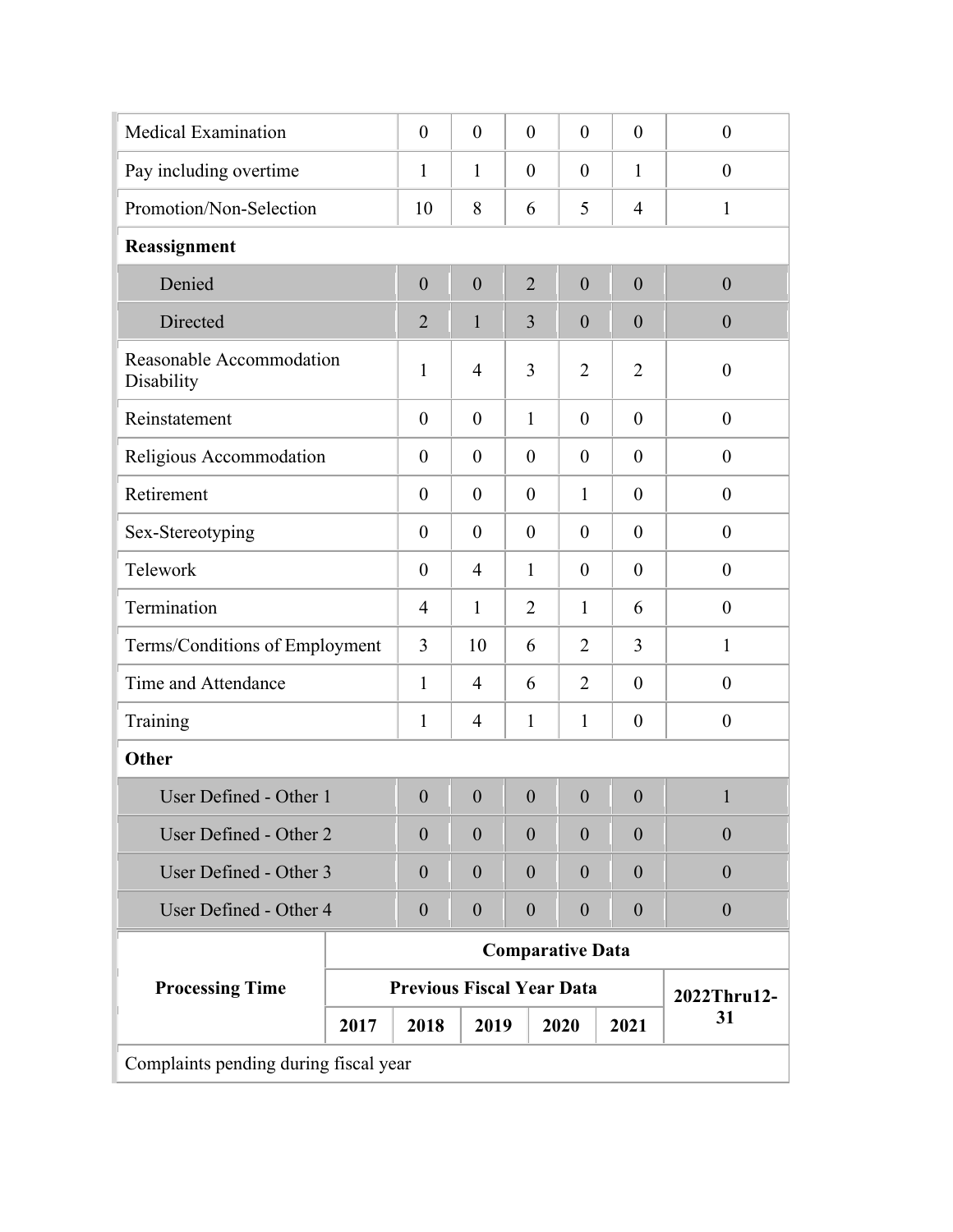| Average days pending prior to<br>Total Complaints Withdrawn by<br><b>Total Final Agency</b><br><b>Actions Finding</b><br><b>Total Number Findings</b> | #<br>$\overline{2}$ | 2017<br>$\frac{0}{0}$ | $\overline{2}$<br>40<br>5<br>#<br>1 | 2018<br>$\frac{0}{0}$ | 3<br>16<br>$\overline{2}$<br>#<br>$\theta$ | 4<br>22<br>$\mathbf{1}$<br>2019<br>$\frac{0}{0}$ | #<br>1          | 1<br>23<br><b>Complaints Withdrawn by Complainants</b><br>3<br><b>Comparative Data</b><br><b>Previous Fiscal Year Data</b><br>2020<br>$\frac{0}{0}$ | #<br>$\theta$   | $\mathbf{1}$<br>24<br>$\overline{2}$<br>2021<br>$\frac{0}{0}$ | #<br>$\theta$   | $\mathbf{1}$<br>59<br>$\overline{0}$<br>2022Thru12-<br>31<br>$\frac{6}{9}$ |
|-------------------------------------------------------------------------------------------------------------------------------------------------------|---------------------|-----------------------|-------------------------------------|-----------------------|--------------------------------------------|--------------------------------------------------|-----------------|-----------------------------------------------------------------------------------------------------------------------------------------------------|-----------------|---------------------------------------------------------------|-----------------|----------------------------------------------------------------------------|
|                                                                                                                                                       |                     |                       |                                     |                       |                                            |                                                  |                 |                                                                                                                                                     |                 |                                                               |                 |                                                                            |
|                                                                                                                                                       |                     |                       |                                     |                       |                                            |                                                  |                 |                                                                                                                                                     |                 |                                                               |                 |                                                                            |
|                                                                                                                                                       |                     |                       |                                     |                       |                                            |                                                  |                 |                                                                                                                                                     |                 |                                                               |                 |                                                                            |
|                                                                                                                                                       |                     |                       |                                     |                       |                                            |                                                  |                 |                                                                                                                                                     |                 |                                                               |                 |                                                                            |
|                                                                                                                                                       |                     |                       |                                     |                       |                                            |                                                  |                 |                                                                                                                                                     |                 |                                                               |                 |                                                                            |
|                                                                                                                                                       |                     |                       |                                     |                       |                                            |                                                  |                 |                                                                                                                                                     |                 |                                                               |                 |                                                                            |
|                                                                                                                                                       |                     |                       |                                     |                       |                                            |                                                  |                 |                                                                                                                                                     |                 |                                                               |                 |                                                                            |
| <b>Total Complaints Dismissed by</b>                                                                                                                  |                     |                       |                                     |                       |                                            |                                                  |                 |                                                                                                                                                     |                 |                                                               |                 |                                                                            |
|                                                                                                                                                       |                     |                       | 2017                                |                       | 2018                                       | 2019                                             |                 | 2020                                                                                                                                                |                 | 2021                                                          |                 | 31                                                                         |
| <b>Complaints Dismissed by</b>                                                                                                                        |                     |                       |                                     |                       |                                            |                                                  |                 | <b>Comparative Data</b><br><b>Previous Fiscal Year Data</b>                                                                                         |                 |                                                               |                 | 2022Thru12-                                                                |
| Average number of<br>days in final action                                                                                                             |                     | 50.38                 | 58.11                               |                       | 67.45                                      |                                                  |                 | 59.08                                                                                                                                               | 60.67           |                                                               |                 | 55.00                                                                      |
| Average number of<br>days in investigation                                                                                                            |                     | 141.67                | 141.20                              |                       | 183.50                                     |                                                  |                 | 232.08                                                                                                                                              | 107.80          |                                                               |                 | 118.40                                                                     |
|                                                                                                                                                       |                     |                       |                                     |                       |                                            |                                                  |                 | Complaint pending during fiscal year where hearing was not requested                                                                                |                 |                                                               |                 |                                                                            |
| Average number of<br>days in final action                                                                                                             |                     | $\boldsymbol{0}$      | 9.00                                |                       | 24.09                                      |                                                  |                 | 26.53                                                                                                                                               | 19.50           |                                                               |                 | 1.33                                                                       |
| Average number of<br>days in investigation                                                                                                            |                     | 202.87                | 177.23                              |                       | 231.91                                     |                                                  |                 | 249.33                                                                                                                                              | 187.00          |                                                               |                 | 143.50                                                                     |
|                                                                                                                                                       |                     |                       |                                     |                       |                                            |                                                  |                 | Complaint pending during fiscal year where hearing was requested                                                                                    |                 |                                                               |                 |                                                                            |
| Average number of<br>days in final action                                                                                                             |                     |                       |                                     |                       |                                            |                                                  |                 |                                                                                                                                                     |                 |                                                               |                 | 14.75                                                                      |
| days in investigation                                                                                                                                 |                     |                       |                                     |                       |                                            |                                                  |                 |                                                                                                                                                     |                 |                                                               |                 | 125.57                                                                     |
|                                                                                                                                                       | Average number of   |                       | 169.48<br>103.36                    |                       | 161.57<br>38.47                            |                                                  | 206.65<br>45.77 |                                                                                                                                                     | 240.69<br>38.41 |                                                               | 151.00<br>37.59 |                                                                            |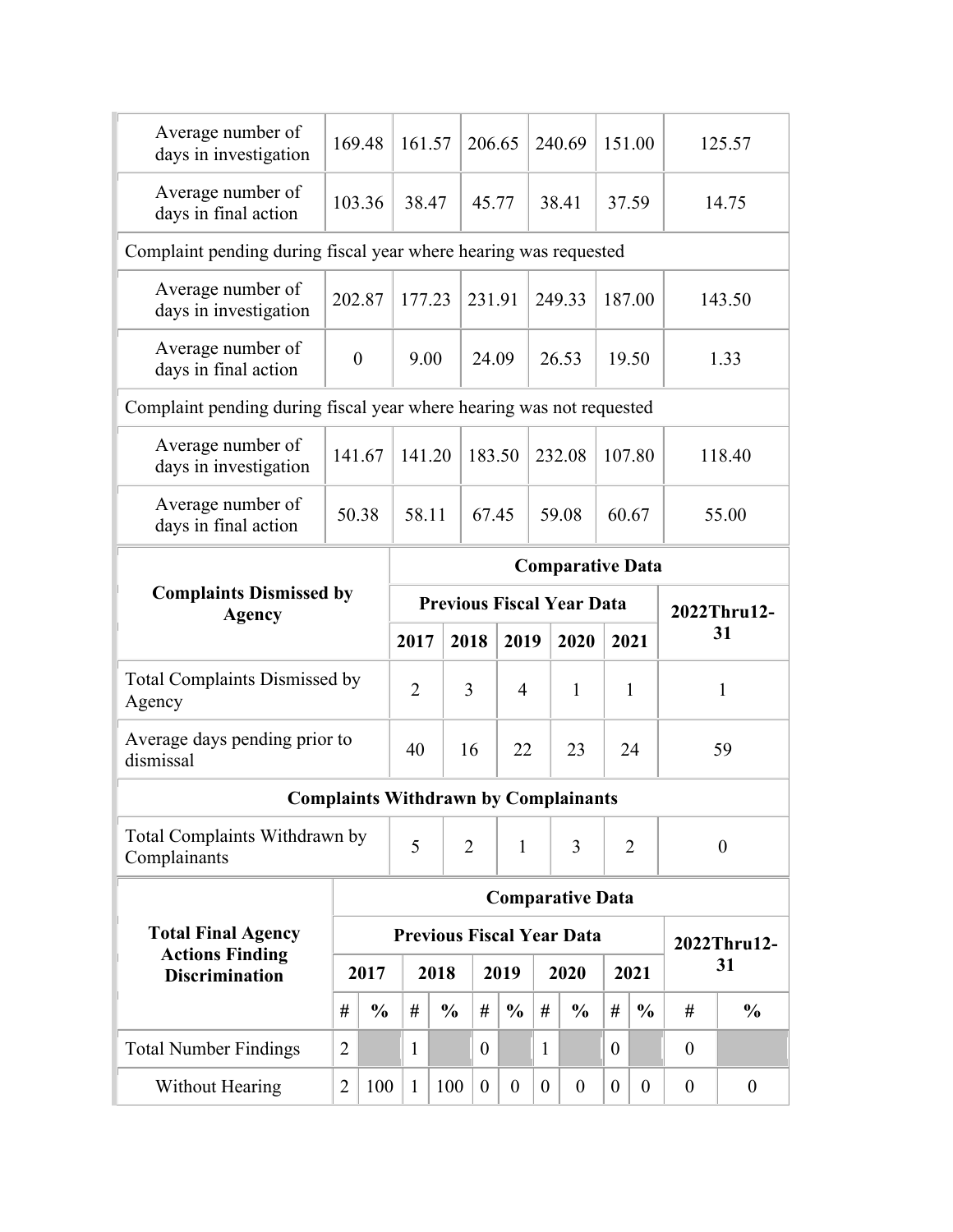| With Hearing                                                                                              | $\theta$         | $\boldsymbol{0}$ | $\boldsymbol{0}$ | $\overline{0}$   | $\theta$         | $\boldsymbol{0}$ | 1                | 100                              | $\overline{0}$   | $\boldsymbol{0}$ | $\theta$         | $\boldsymbol{0}$ |
|-----------------------------------------------------------------------------------------------------------|------------------|------------------|------------------|------------------|------------------|------------------|------------------|----------------------------------|------------------|------------------|------------------|------------------|
| <b>Findings of</b>                                                                                        |                  |                  |                  |                  |                  |                  |                  | <b>Comparative Data</b>          |                  |                  |                  |                  |
| <b>Discrimination Rendered</b><br>by Basis                                                                |                  |                  |                  |                  |                  |                  |                  | <b>Previous Fiscal Year Data</b> |                  |                  |                  | 2022Thru12-      |
| <b>Note: Complaints can be</b>                                                                            |                  | 2017             |                  | 2018             |                  | 2019             |                  | 2020                             |                  | 2021             |                  | 31               |
| filed alleging multiple<br>bases. The sum of the bases<br>may not equal total<br>complaints and findings. | #                | $\frac{0}{0}$    | #                | $\frac{0}{0}$    | #                | $\frac{0}{0}$    | #                | $\frac{0}{0}$                    | #                | $\frac{0}{0}$    | #                | $\frac{0}{0}$    |
| <b>Total Number Findings</b>                                                                              | 1                |                  | $\theta$         |                  | $\theta$         |                  | 1                |                                  | $\theta$         |                  | $\boldsymbol{0}$ |                  |
| Race                                                                                                      | $\overline{0}$   | $\overline{0}$   | $\theta$         | $\theta$         | $\theta$         | $\theta$         | $\boldsymbol{0}$ | $\overline{0}$                   | $\theta$         | $\overline{0}$   | $\theta$         | $\overline{0}$   |
| Color                                                                                                     | $\overline{0}$   | $\overline{0}$   | $\theta$         | $\overline{0}$   | $\theta$         | $\theta$         | $\theta$         | $\overline{0}$                   | $\theta$         | $\overline{0}$   | $\theta$         | $\overline{0}$   |
| Religion                                                                                                  | $\theta$         | $\overline{0}$   | $\theta$         | $\overline{0}$   | $\theta$         | $\theta$         | $\boldsymbol{0}$ | $\overline{0}$                   | $\theta$         | $\overline{0}$   | $\theta$         | $\overline{0}$   |
| Reprisal                                                                                                  | $\mathbf{1}$     | 100              | $\theta$         | $\overline{0}$   | $\theta$         | $\theta$         | $\mathbf{1}$     | 100                              | $\boldsymbol{0}$ | $\overline{0}$   | $\theta$         | $\overline{0}$   |
| <b>Sex</b>                                                                                                | $\overline{0}$   | $\overline{0}$   | $\theta$         | $\overline{0}$   | $\theta$         | $\theta$         | $\mathbf{1}$     | 100                              | $\mathbf{0}$     | $\overline{0}$   | $\theta$         | $\overline{0}$   |
| <b>PDA</b>                                                                                                | $\overline{0}$   | $\overline{0}$   | $\theta$         | $\overline{0}$   | $\theta$         | $\overline{0}$   | $\theta$         | $\overline{0}$                   | $\theta$         | $\overline{0}$   | $\theta$         | $\overline{0}$   |
| National Origin                                                                                           | $\overline{0}$   | $\overline{0}$   | $\theta$         | $\overline{0}$   | $\theta$         | $\theta$         | $\theta$         | $\overline{0}$                   | $\theta$         | $\overline{0}$   | $\overline{0}$   | $\overline{0}$   |
| Equal Pay Act                                                                                             | $\overline{0}$   | $\theta$         | $\theta$         | $\overline{0}$   | $\theta$         | $\theta$         | $\overline{0}$   | $\overline{0}$                   | $\theta$         | $\theta$         | $\theta$         | $\overline{0}$   |
| Age                                                                                                       | $\overline{0}$   | $\overline{0}$   | $\theta$         | $\overline{0}$   | $\theta$         | $\theta$         | $\theta$         | $\overline{0}$                   | $\theta$         | $\theta$         | $\theta$         | $\overline{0}$   |
| Disability                                                                                                | $\overline{0}$   | $\theta$         | $\theta$         | $\overline{0}$   | $\theta$         | $\theta$         | $\overline{0}$   | $\overline{0}$                   | $\theta$         | $\theta$         | $\theta$         | $\overline{0}$   |
| Genetics                                                                                                  | $\boldsymbol{0}$ | $\overline{0}$   | $\boldsymbol{0}$ | $\boldsymbol{0}$ | $\overline{0}$   | $\theta$         | $\boldsymbol{0}$ | $\boldsymbol{0}$                 | $\boldsymbol{0}$ | $\overline{0}$   | $\overline{0}$   | $\overline{0}$   |
| Non-EEO                                                                                                   | $\boldsymbol{0}$ | $\boldsymbol{0}$ | $\boldsymbol{0}$ | $\boldsymbol{0}$ | $\boldsymbol{0}$ | $\boldsymbol{0}$ | $\mathbf{1}$     | 100                              | $\boldsymbol{0}$ | $\boldsymbol{0}$ | $\boldsymbol{0}$ | $\boldsymbol{0}$ |
|                                                                                                           |                  |                  |                  |                  |                  |                  |                  |                                  |                  |                  |                  |                  |
| <b>Findings After Hearing</b>                                                                             | $\boldsymbol{0}$ |                  | $\boldsymbol{0}$ |                  | $\overline{0}$   |                  | $\mathbf{1}$     |                                  | $\boldsymbol{0}$ |                  | $\boldsymbol{0}$ |                  |
| Race                                                                                                      | $\overline{0}$   | $\boldsymbol{0}$ | $\boldsymbol{0}$ | $\boldsymbol{0}$ | $\mathbf{0}$     | $\boldsymbol{0}$ | $\boldsymbol{0}$ | $\boldsymbol{0}$                 | $\boldsymbol{0}$ | $\boldsymbol{0}$ | $\boldsymbol{0}$ | $\boldsymbol{0}$ |
| Color                                                                                                     | $\overline{0}$   | $\boldsymbol{0}$ | $\boldsymbol{0}$ | $\boldsymbol{0}$ | $\theta$         | $\boldsymbol{0}$ | $\boldsymbol{0}$ | $\boldsymbol{0}$                 | $\boldsymbol{0}$ | $\overline{0}$   | $\boldsymbol{0}$ | $\boldsymbol{0}$ |
| Religion                                                                                                  | $\boldsymbol{0}$ | $\boldsymbol{0}$ | $\boldsymbol{0}$ | $\boldsymbol{0}$ | $\theta$         | $\boldsymbol{0}$ | $\boldsymbol{0}$ | $\boldsymbol{0}$                 | $\boldsymbol{0}$ | $\boldsymbol{0}$ | $\boldsymbol{0}$ | $\boldsymbol{0}$ |
| Reprisal                                                                                                  | $\boldsymbol{0}$ | $\boldsymbol{0}$ | $\boldsymbol{0}$ | $\boldsymbol{0}$ | $\theta$         | $\boldsymbol{0}$ | $\mathbf{1}$     | 100                              | $\overline{0}$   | $\boldsymbol{0}$ | $\boldsymbol{0}$ | $\boldsymbol{0}$ |
| <b>Sex</b>                                                                                                | $\boldsymbol{0}$ | $\boldsymbol{0}$ | $\boldsymbol{0}$ | $\boldsymbol{0}$ | $\boldsymbol{0}$ | $\boldsymbol{0}$ | $\mathbf{1}$     | 100                              | $\boldsymbol{0}$ | $\boldsymbol{0}$ | $\boldsymbol{0}$ | $\boldsymbol{0}$ |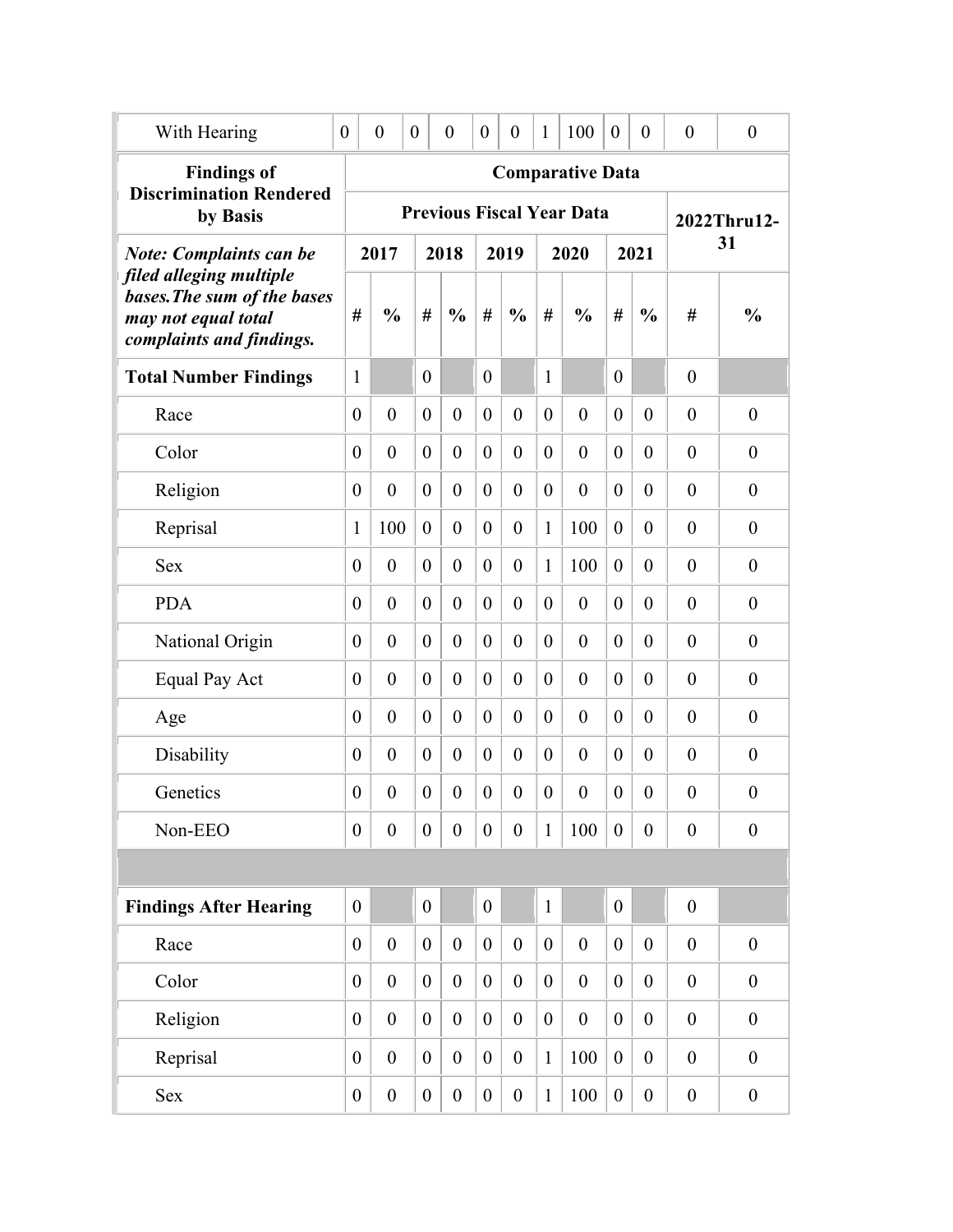| <b>Discrimination Rendered</b><br>by Issue |                                  | 2017                       |                                    | 2018                           |                      | 2019                 |                                | 2020                                        |                                    | 2021                           |                                  | 31                             |
|--------------------------------------------|----------------------------------|----------------------------|------------------------------------|--------------------------------|----------------------|----------------------|--------------------------------|---------------------------------------------|------------------------------------|--------------------------------|----------------------------------|--------------------------------|
| <b>Findings of</b>                         |                                  |                            |                                    |                                |                      |                      |                                | <b>Previous Fiscal Year Data</b>            |                                    |                                |                                  | 2022Thru12-                    |
| Non-EEO                                    | $\overline{0}$                   | $\boldsymbol{0}$           | $\boldsymbol{0}$                   | $\boldsymbol{0}$               | $\boldsymbol{0}$     | $\overline{0}$       | $\boldsymbol{0}$               | $\boldsymbol{0}$<br><b>Comparative Data</b> | $\boldsymbol{0}$                   | $\boldsymbol{0}$               | $\boldsymbol{0}$                 | $\boldsymbol{0}$               |
| Genetics                                   | $\boldsymbol{0}$                 | $\theta$                   | $\overline{0}$                     | $\boldsymbol{0}$               | $\overline{0}$       | $\overline{0}$       | $\boldsymbol{0}$               | $\boldsymbol{0}$                            | $\boldsymbol{0}$                   | $\overline{0}$                 | $\boldsymbol{0}$                 | $\boldsymbol{0}$               |
| Disability                                 | $\boldsymbol{0}$                 | $\boldsymbol{0}$           | $\boldsymbol{0}$                   | $\boldsymbol{0}$               | $\mathbf{0}$         | $\boldsymbol{0}$     | $\boldsymbol{0}$               | $\boldsymbol{0}$                            | $\boldsymbol{0}$                   | $\boldsymbol{0}$               | $\boldsymbol{0}$                 | $\boldsymbol{0}$               |
| Age                                        | $\overline{0}$                   | $\boldsymbol{0}$           | $\boldsymbol{0}$                   | $\boldsymbol{0}$               | $\boldsymbol{0}$     | $\boldsymbol{0}$     | $\boldsymbol{0}$               | $\boldsymbol{0}$                            | $\boldsymbol{0}$                   | $\boldsymbol{0}$               | $\boldsymbol{0}$                 | $\boldsymbol{0}$               |
| <b>Equal Pay Act</b>                       | $\overline{0}$                   | $\overline{0}$             | $\boldsymbol{0}$                   | $\boldsymbol{0}$               | $\theta$             | $\theta$             | $\boldsymbol{0}$               | $\boldsymbol{0}$                            | $\boldsymbol{0}$                   | $\overline{0}$                 | $\theta$                         | $\boldsymbol{0}$               |
| National Origin                            | $\overline{0}$                   | $\overline{0}$             | $\overline{0}$                     | $\boldsymbol{0}$               | $\theta$             | $\theta$             | $\boldsymbol{0}$               | $\boldsymbol{0}$                            | $\overline{0}$                     | $\overline{0}$                 | $\boldsymbol{0}$                 | $\boldsymbol{0}$               |
| <b>PDA</b>                                 | $\overline{0}$                   | $\mathbf{0}$               | $\overline{0}$                     | $\boldsymbol{0}$               | $\theta$             | $\theta$             | $\boldsymbol{0}$               | $\boldsymbol{0}$                            | $\overline{0}$                     | $\overline{0}$                 | $\boldsymbol{0}$                 | $\boldsymbol{0}$               |
| <b>Sex</b>                                 | $\overline{0}$                   | $\mathbf{0}$               | $\overline{0}$                     | $\boldsymbol{0}$               | $\theta$             | $\theta$             | $\boldsymbol{0}$               | $\boldsymbol{0}$                            | $\overline{0}$                     | $\overline{0}$                 | $\boldsymbol{0}$                 | $\boldsymbol{0}$               |
| Reprisal                                   | 1                                | 100                        | $\overline{0}$                     | $\boldsymbol{0}$               | $\theta$             | $\theta$             | $\boldsymbol{0}$               | $\boldsymbol{0}$                            | $\overline{0}$                     | $\overline{0}$                 | $\boldsymbol{0}$                 | $\boldsymbol{0}$               |
| Religion                                   | $\overline{0}$                   | $\mathbf{0}$               | $\overline{0}$                     | $\boldsymbol{0}$               | $\overline{0}$       | $\theta$             | $\boldsymbol{0}$               | $\boldsymbol{0}$                            | $\overline{0}$                     | $\overline{0}$                 | $\theta$                         | $\overline{0}$                 |
| Color                                      | $\overline{0}$                   | $\mathbf{0}$               | $\overline{0}$                     | $\overline{0}$                 | $\theta$             | $\overline{0}$       | $\overline{0}$                 | $\boldsymbol{0}$                            | $\overline{0}$                     | $\overline{0}$                 | $\theta$                         | $\boldsymbol{0}$               |
| Race                                       | $\overline{0}$                   | $\overline{0}$             | $\overline{0}$                     | $\overline{0}$                 | $\theta$             | $\theta$             | $\overline{0}$                 | $\overline{0}$                              | $\overline{0}$                     | $\theta$                       | $\mathbf{0}$                     | $\boldsymbol{0}$               |
| <b>Findings Without Hearing</b>            | $\mathbf{1}$                     |                            | $\overline{0}$                     |                                | $\boldsymbol{0}$     |                      | $\boldsymbol{0}$               |                                             | $\overline{0}$                     |                                | $\boldsymbol{0}$                 |                                |
|                                            |                                  |                            |                                    |                                |                      |                      |                                |                                             |                                    |                                |                                  |                                |
| Non-EEO                                    | $\overline{0}$<br>$\overline{0}$ | $\theta$<br>$\overline{0}$ | $\overline{0}$<br>$\boldsymbol{0}$ | $\mathbf{0}$<br>$\overline{0}$ | $\theta$<br>$\theta$ | $\theta$<br>$\theta$ | $\overline{0}$<br>$\mathbf{1}$ | $\boldsymbol{0}$<br>100                     | $\overline{0}$<br>$\boldsymbol{0}$ | $\overline{0}$<br>$\mathbf{0}$ | $\mathbf{0}$<br>$\boldsymbol{0}$ | $\mathbf{0}$<br>$\overline{0}$ |
| Disability<br>Genetics                     | $\overline{0}$                   | $\theta$                   | $\overline{0}$                     | $\mathbf{0}$                   | $\overline{0}$       | $\overline{0}$       | $\boldsymbol{0}$               | $\boldsymbol{0}$                            | $\overline{0}$                     | $\overline{0}$                 | $\mathbf{0}$                     | $\mathbf{0}$                   |
| Age                                        | $\overline{0}$                   | $\mathbf{0}$               | $\overline{0}$                     | $\boldsymbol{0}$               | $\theta$             | $\overline{0}$       | $\boldsymbol{0}$               | $\boldsymbol{0}$                            | $\overline{0}$                     | $\overline{0}$                 | $\boldsymbol{0}$                 | $\boldsymbol{0}$               |
| Equal Pay Act                              | $\overline{0}$                   | $\mathbf{0}$               | $\overline{0}$                     | $\boldsymbol{0}$               | $\theta$             | $\overline{0}$       | $\boldsymbol{0}$               | $\boldsymbol{0}$                            | $\overline{0}$                     | $\overline{0}$                 | $\boldsymbol{0}$                 | $\boldsymbol{0}$               |
| National Origin                            | $\overline{0}$                   | $\mathbf{0}$               | $\boldsymbol{0}$                   | $\boldsymbol{0}$               | $\theta$             | $\overline{0}$       | $\boldsymbol{0}$               | $\boldsymbol{0}$                            | $\overline{0}$                     | $\overline{0}$                 | $\boldsymbol{0}$                 | $\boldsymbol{0}$               |
| <b>PDA</b>                                 | $\overline{0}$                   | $\overline{0}$             | $\overline{0}$                     | $\boldsymbol{0}$               | $\theta$             | $\mathbf{0}$         | $\overline{0}$                 | $\mathbf{0}$                                | $\overline{0}$                     | $\mathbf{0}$                   | $\theta$                         | $\mathbf{0}$                   |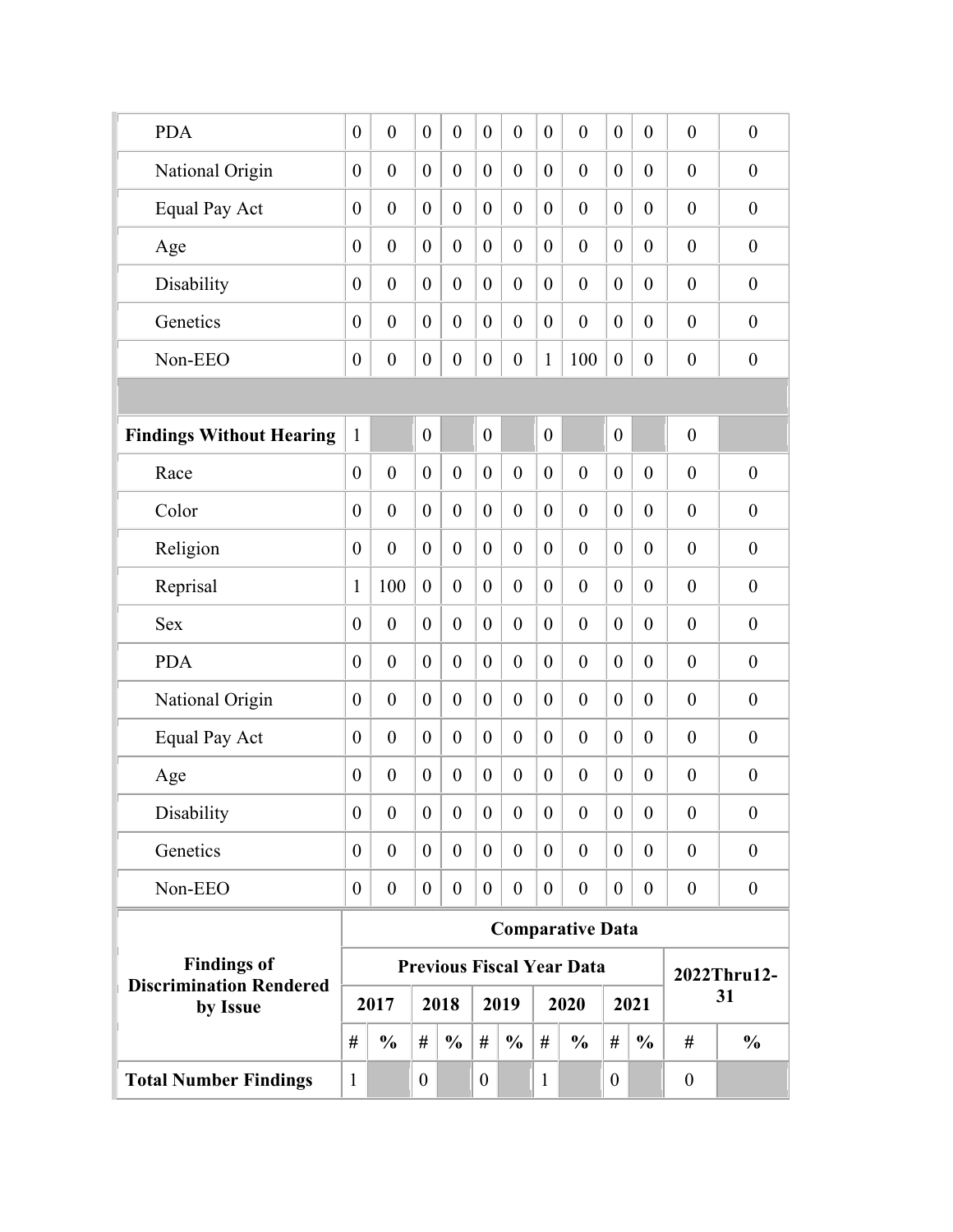| Appointment/Hire                              | $\overline{0}$   | $\overline{0}$   | $\overline{0}$   | $\overline{0}$   | $\overline{0}$   | $\overline{0}$   | $\theta$         | $\overline{0}$   | $\theta$         | $\theta$         | $\overline{0}$   | $\theta$         |
|-----------------------------------------------|------------------|------------------|------------------|------------------|------------------|------------------|------------------|------------------|------------------|------------------|------------------|------------------|
| <b>Assignment of Duties</b>                   | $\mathbf{1}$     | 100              | $\boldsymbol{0}$ | $\overline{0}$   | $\overline{0}$   | $\overline{0}$   | $\theta$         | $\overline{0}$   | $\theta$         | $\theta$         | $\overline{0}$   | $\theta$         |
| Awards                                        | $\boldsymbol{0}$ | $\boldsymbol{0}$ | $\boldsymbol{0}$ | $\overline{0}$   | $\overline{0}$   | $\boldsymbol{0}$ | $\theta$         | $\theta$         | $\theta$         | $\theta$         | $\overline{0}$   | $\overline{0}$   |
| Conversion to Full<br>Time/Perm Status        | $\boldsymbol{0}$ | $\boldsymbol{0}$ | $\boldsymbol{0}$ | $\boldsymbol{0}$ | $\overline{0}$   | $\boldsymbol{0}$ | $\boldsymbol{0}$ | $\overline{0}$   | $\overline{0}$   | $\theta$         | $\boldsymbol{0}$ | $\boldsymbol{0}$ |
| Disciplinary Action                           |                  |                  |                  |                  |                  |                  |                  |                  |                  |                  |                  |                  |
| Demotion                                      | $\boldsymbol{0}$ | $\boldsymbol{0}$ | $\boldsymbol{0}$ | $\overline{0}$   | $\overline{0}$   | $\overline{0}$   | $\mathbf{0}$     | $\overline{0}$   | $\overline{0}$   | $\overline{0}$   | $\overline{0}$   | $\overline{0}$   |
| Reprimand                                     | $\overline{0}$   | $\overline{0}$   | $\boldsymbol{0}$ | $\overline{0}$   | $\overline{0}$   | $\overline{0}$   | $\theta$         | $\theta$         | $\theta$         | $\theta$         | $\theta$         | $\overline{0}$   |
| Suspension                                    | $\overline{0}$   | $\overline{0}$   | $\boldsymbol{0}$ | $\mathbf{0}$     | $\overline{0}$   | $\overline{0}$   | $\theta$         | $\theta$         | $\theta$         | $\theta$         | $\theta$         | $\overline{0}$   |
| Removal                                       | $\overline{0}$   | $\overline{0}$   | $\overline{0}$   | $\mathbf{0}$     | $\overline{0}$   | $\overline{0}$   | $\theta$         | $\overline{0}$   | $\theta$         | $\theta$         | $\overline{0}$   | $\overline{0}$   |
| Duty Hours                                    | $\overline{0}$   | $\mathbf{0}$     | $\overline{0}$   | $\overline{0}$   | $\overline{0}$   | $\overline{0}$   | $\mathbf{1}$     | 100              | $\theta$         | $\overline{0}$   | $\overline{0}$   | $\overline{0}$   |
| Perf. Eval./ Appraisal                        | $\boldsymbol{0}$ | $\boldsymbol{0}$ | $\boldsymbol{0}$ | $\overline{0}$   | $\theta$         | $\boldsymbol{0}$ | $\mathbf{1}$     | 100              | $\overline{0}$   | $\overline{0}$   | $\overline{0}$   | $\overline{0}$   |
| Examination/Test                              | $\boldsymbol{0}$ | $\boldsymbol{0}$ | $\boldsymbol{0}$ | $\boldsymbol{0}$ | $\boldsymbol{0}$ | $\boldsymbol{0}$ | $\boldsymbol{0}$ | $\boldsymbol{0}$ | $\boldsymbol{0}$ | $\theta$         | $\boldsymbol{0}$ | $\boldsymbol{0}$ |
| Harassment                                    |                  |                  |                  |                  |                  |                  |                  |                  |                  |                  |                  |                  |
| Non-Sexual                                    | $\boldsymbol{0}$ | $\boldsymbol{0}$ | $\boldsymbol{0}$ | $\mathbf{0}$     | $\overline{0}$   | $\boldsymbol{0}$ | $\mathbf{1}$     | 100              | $\mathbf{0}$     | $\overline{0}$   | $\overline{0}$   | $\boldsymbol{0}$ |
| Sexual                                        | $\boldsymbol{0}$ | $\boldsymbol{0}$ | $\overline{0}$   | $\overline{0}$   | $\overline{0}$   | $\boldsymbol{0}$ | $\theta$         | $\theta$         | $\theta$         | $\theta$         | $\overline{0}$   | $\boldsymbol{0}$ |
| <b>Medical Examination</b>                    | $\boldsymbol{0}$ | $\overline{0}$   | $\boldsymbol{0}$ | $\overline{0}$   | $\overline{0}$   | $\overline{0}$   | $\theta$         | $\theta$         | $\theta$         | $\theta$         | $\overline{0}$   | $\boldsymbol{0}$ |
| Pay including overtime                        | $\boldsymbol{0}$ | $\boldsymbol{0}$ | $\boldsymbol{0}$ | $\theta$         | $\overline{0}$   | $\boldsymbol{0}$ | $\theta$         | $\theta$         | $\theta$         | $\overline{0}$   | $\overline{0}$   | $\boldsymbol{0}$ |
| Promotion/Non-Selection                       | $\mathbf{1}$     | 100              | $\boldsymbol{0}$ | $\boldsymbol{0}$ | $\boldsymbol{0}$ | $\boldsymbol{0}$ | $\boldsymbol{0}$ | $\boldsymbol{0}$ | $\boldsymbol{0}$ | $\boldsymbol{0}$ | $\boldsymbol{0}$ | $\boldsymbol{0}$ |
| Reassignment                                  |                  |                  |                  |                  |                  |                  |                  |                  |                  |                  |                  |                  |
| Denied                                        | $\overline{0}$   | $\boldsymbol{0}$ | $\boldsymbol{0}$ | $\boldsymbol{0}$ | $\overline{0}$   | $\boldsymbol{0}$ | $\mathbf{0}$     | $\boldsymbol{0}$ | $\overline{0}$   | $\boldsymbol{0}$ | $\boldsymbol{0}$ | $\boldsymbol{0}$ |
| Directed                                      | $\overline{0}$   | $\boldsymbol{0}$ | $\boldsymbol{0}$ | $\boldsymbol{0}$ | $\overline{0}$   | $\boldsymbol{0}$ | $\boldsymbol{0}$ | $\boldsymbol{0}$ | $\overline{0}$   | $\boldsymbol{0}$ | $\boldsymbol{0}$ | $\boldsymbol{0}$ |
| Reasonable<br><b>Accommodation Disability</b> | $\boldsymbol{0}$ | $\boldsymbol{0}$ | $\boldsymbol{0}$ | $\boldsymbol{0}$ | $\boldsymbol{0}$ | $\boldsymbol{0}$ | $\mathbf{0}$     | $\boldsymbol{0}$ | $\theta$         | $\boldsymbol{0}$ | $\boldsymbol{0}$ | $\boldsymbol{0}$ |
| Reinstatement                                 | $\overline{0}$   | $\boldsymbol{0}$ | $\boldsymbol{0}$ | $\overline{0}$   | $\boldsymbol{0}$ | $\boldsymbol{0}$ | $\overline{0}$   | $\boldsymbol{0}$ | $\overline{0}$   | $\boldsymbol{0}$ | $\mathbf{0}$     | $\overline{0}$   |
| Religious Accommodation                       | $\boldsymbol{0}$ | $\boldsymbol{0}$ | $\boldsymbol{0}$ | $\boldsymbol{0}$ | $\boldsymbol{0}$ | $\boldsymbol{0}$ | $\overline{0}$   | $\boldsymbol{0}$ | $\overline{0}$   | $\boldsymbol{0}$ | $\boldsymbol{0}$ | $\boldsymbol{0}$ |
| Retirement                                    | $\boldsymbol{0}$ | $\boldsymbol{0}$ | $\boldsymbol{0}$ | $\boldsymbol{0}$ | $\boldsymbol{0}$ | $\boldsymbol{0}$ | $\boldsymbol{0}$ | $\boldsymbol{0}$ | $\overline{0}$   | $\boldsymbol{0}$ | $\boldsymbol{0}$ | $\boldsymbol{0}$ |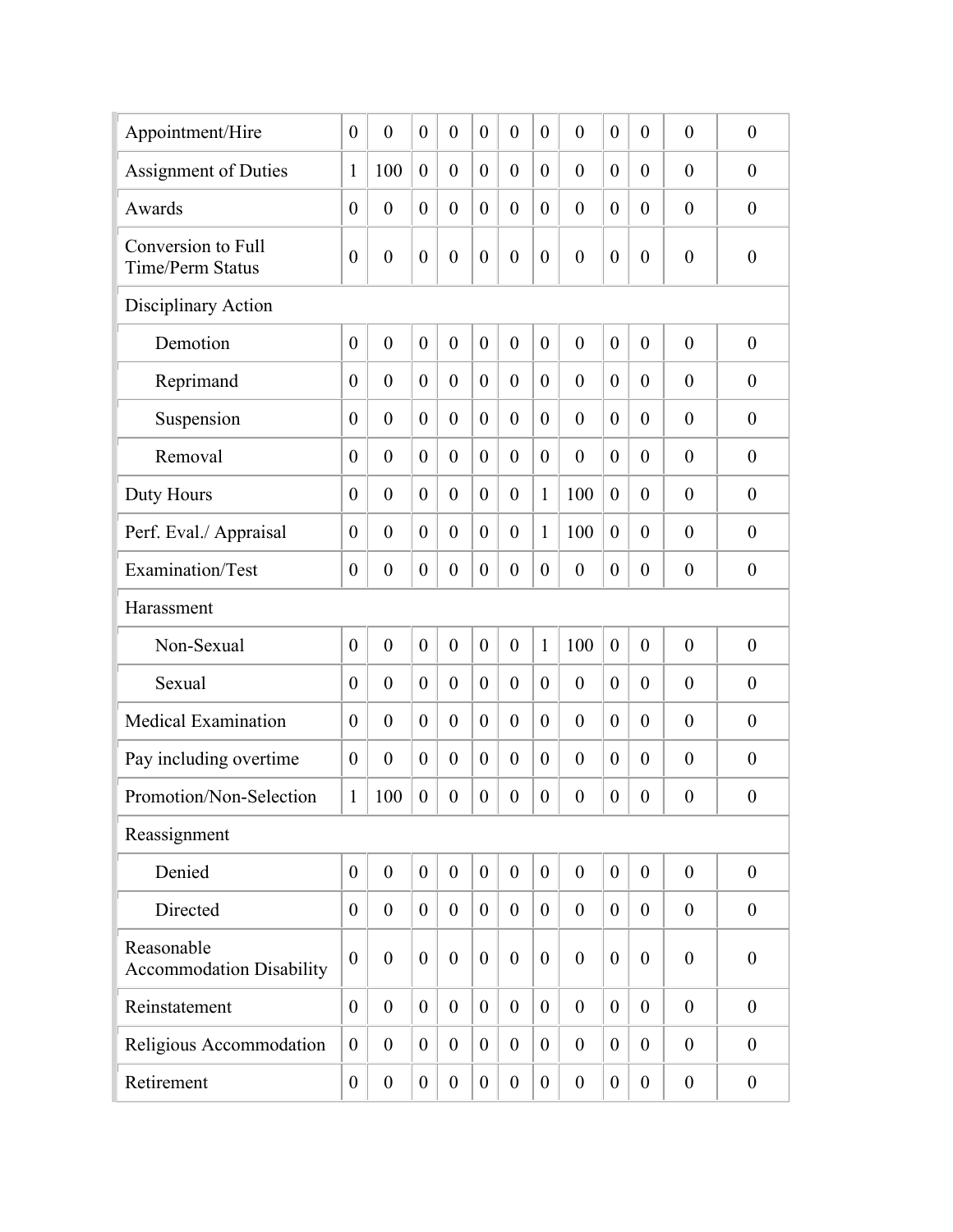| Sex-Stereotyping                              | $\theta$         | $\overline{0}$   | $\theta$         | $\overline{0}$   | $\overline{0}$   | $\overline{0}$   | $\theta$         | $\theta$         | $\theta$         | $\theta$         | $\theta$         | $\theta$         |
|-----------------------------------------------|------------------|------------------|------------------|------------------|------------------|------------------|------------------|------------------|------------------|------------------|------------------|------------------|
| Telework                                      | $\overline{0}$   | $\overline{0}$   | $\overline{0}$   | $\overline{0}$   | $\overline{0}$   | $\overline{0}$   | $\theta$         | $\theta$         | $\theta$         | $\theta$         | $\theta$         | $\theta$         |
| Termination                                   | $\overline{0}$   | $\overline{0}$   | $\boldsymbol{0}$ | $\overline{0}$   | $\overline{0}$   | $\overline{0}$   | $\theta$         | $\theta$         | $\theta$         | $\theta$         | $\theta$         | $\theta$         |
| Terms/Conditions of<br>Employment             | 1                | 100              | $\boldsymbol{0}$ | $\overline{0}$   | $\overline{0}$   | $\overline{0}$   | $\theta$         | $\overline{0}$   | $\theta$         | $\theta$         | $\overline{0}$   | $\boldsymbol{0}$ |
| Time and Attendance                           | $\theta$         | $\mathbf{0}$     | $\overline{0}$   | $\overline{0}$   | $\theta$         | $\overline{0}$   | $\theta$         | $\theta$         | $\theta$         | $\theta$         | $\theta$         | $\theta$         |
| Training                                      | $\overline{0}$   | $\overline{0}$   | $\boldsymbol{0}$ | $\overline{0}$   | $\overline{0}$   | $\overline{0}$   | $\theta$         | $\theta$         | $\theta$         | $\theta$         | $\theta$         | $\theta$         |
| Other - User Define                           |                  |                  |                  |                  |                  |                  |                  |                  |                  |                  |                  |                  |
| User Defined - Other 1                        | $\overline{0}$   | $\mathbf{0}$     | $\mathbf{0}$     | $\theta$         | $\overline{0}$   | $\overline{0}$   | $\theta$         | $\theta$         | $\theta$         | $\theta$         | $\theta$         | $\theta$         |
| User Defined - Other 2                        | $\overline{0}$   | $\mathbf{0}$     | $\overline{0}$   | $\overline{0}$   | $\overline{0}$   | $\theta$         | $\theta$         | $\theta$         | $\theta$         | $\theta$         | $\theta$         | $\theta$         |
| User Defined - Other 3                        | $\overline{0}$   | $\overline{0}$   | $\overline{0}$   | $\overline{0}$   | $\overline{0}$   | $\overline{0}$   | $\theta$         | $\theta$         | $\theta$         | $\theta$         | $\theta$         | $\overline{0}$   |
| User Defined - Other 4                        | $\overline{0}$   | $\mathbf{0}$     | $\boldsymbol{0}$ | $\overline{0}$   | $\overline{0}$   | $\overline{0}$   | $\overline{0}$   | $\overline{0}$   | $\theta$         | $\theta$         | $\overline{0}$   | $\overline{0}$   |
|                                               |                  |                  |                  |                  |                  |                  |                  |                  |                  |                  |                  |                  |
| <b>Findings After Hearing</b>                 | $\overline{0}$   |                  | $\boldsymbol{0}$ |                  | $\overline{0}$   |                  | $\mathbf{1}$     |                  | $\overline{0}$   |                  | $\theta$         |                  |
| Appointment/Hire                              | $\theta$         | $\overline{0}$   | $\overline{0}$   | $\overline{0}$   | $\overline{0}$   | $\overline{0}$   | $\theta$         | $\theta$         | $\theta$         | $\theta$         | $\theta$         | $\theta$         |
| <b>Assignment of Duties</b>                   | $\overline{0}$   | $\theta$         | $\theta$         | $\theta$         | $\overline{0}$   | $\theta$         | $\theta$         | $\theta$         | $\theta$         | $\theta$         | $\theta$         | $\theta$         |
| Awards                                        | $\overline{0}$   | $\overline{0}$   | $\overline{0}$   | $\theta$         | $\overline{0}$   | $\overline{0}$   | $\theta$         | $\theta$         | $\theta$         | $\overline{0}$   | $\overline{0}$   | $\theta$         |
| Conversion to Full<br><b>Time/Perm Status</b> | $\theta$         | $\overline{0}$   | $\overline{0}$   | $\overline{0}$   | $\theta$         | $\overline{0}$   | $\theta$         | $\theta$         | $\theta$         | $\theta$         | $\overline{0}$   | $\overline{0}$   |
| Disciplinary Action                           |                  |                  |                  |                  |                  |                  |                  |                  |                  |                  |                  |                  |
| Demotion                                      | $\overline{0}$   | $\boldsymbol{0}$ | $\boldsymbol{0}$ | $\boldsymbol{0}$ | $\overline{0}$   | $\overline{0}$   | $\boldsymbol{0}$ | $\boldsymbol{0}$ | $\mathbf{0}$     | $\boldsymbol{0}$ | $\theta$         | $\boldsymbol{0}$ |
| Reprimand                                     | $\boldsymbol{0}$ | $\boldsymbol{0}$ | $\boldsymbol{0}$ | $\boldsymbol{0}$ | $\overline{0}$   | $\boldsymbol{0}$ | $\overline{0}$   | $\boldsymbol{0}$ | $\overline{0}$   | $\overline{0}$   | $\theta$         | $\mathbf{0}$     |
| Suspension                                    | $\boldsymbol{0}$ | $\boldsymbol{0}$ | $\boldsymbol{0}$ | $\boldsymbol{0}$ | $\overline{0}$   | $\boldsymbol{0}$ | $\boldsymbol{0}$ | $\mathbf{0}$     | $\overline{0}$   | $\overline{0}$   | $\boldsymbol{0}$ | $\overline{0}$   |
| Removal                                       | $\overline{0}$   | $\boldsymbol{0}$ | $\boldsymbol{0}$ | $\mathbf{0}$     | $\overline{0}$   | $\boldsymbol{0}$ | $\boldsymbol{0}$ | $\mathbf{0}$     | $\overline{0}$   | $\overline{0}$   | $\boldsymbol{0}$ | $\overline{0}$   |
| Duty Hours                                    | $\boldsymbol{0}$ | $\boldsymbol{0}$ | $\boldsymbol{0}$ | $\boldsymbol{0}$ | $\overline{0}$   | $\boldsymbol{0}$ | $\mathbf{1}$     | 100              | $\boldsymbol{0}$ | $\overline{0}$   | $\boldsymbol{0}$ | $\boldsymbol{0}$ |
| Perf. Eval./ Appraisal                        | $\boldsymbol{0}$ | $\boldsymbol{0}$ | $\boldsymbol{0}$ | $\boldsymbol{0}$ | $\boldsymbol{0}$ | $\boldsymbol{0}$ | $\mathbf{1}$     | 100              | $\boldsymbol{0}$ | $\boldsymbol{0}$ | $\boldsymbol{0}$ | $\boldsymbol{0}$ |
| Examination/Test                              | $\boldsymbol{0}$ | $\boldsymbol{0}$ | $\boldsymbol{0}$ | $\boldsymbol{0}$ | $\overline{0}$   | $\boldsymbol{0}$ | $\boldsymbol{0}$ | $\boldsymbol{0}$ | $\boldsymbol{0}$ | $\boldsymbol{0}$ | $\boldsymbol{0}$ | $\boldsymbol{0}$ |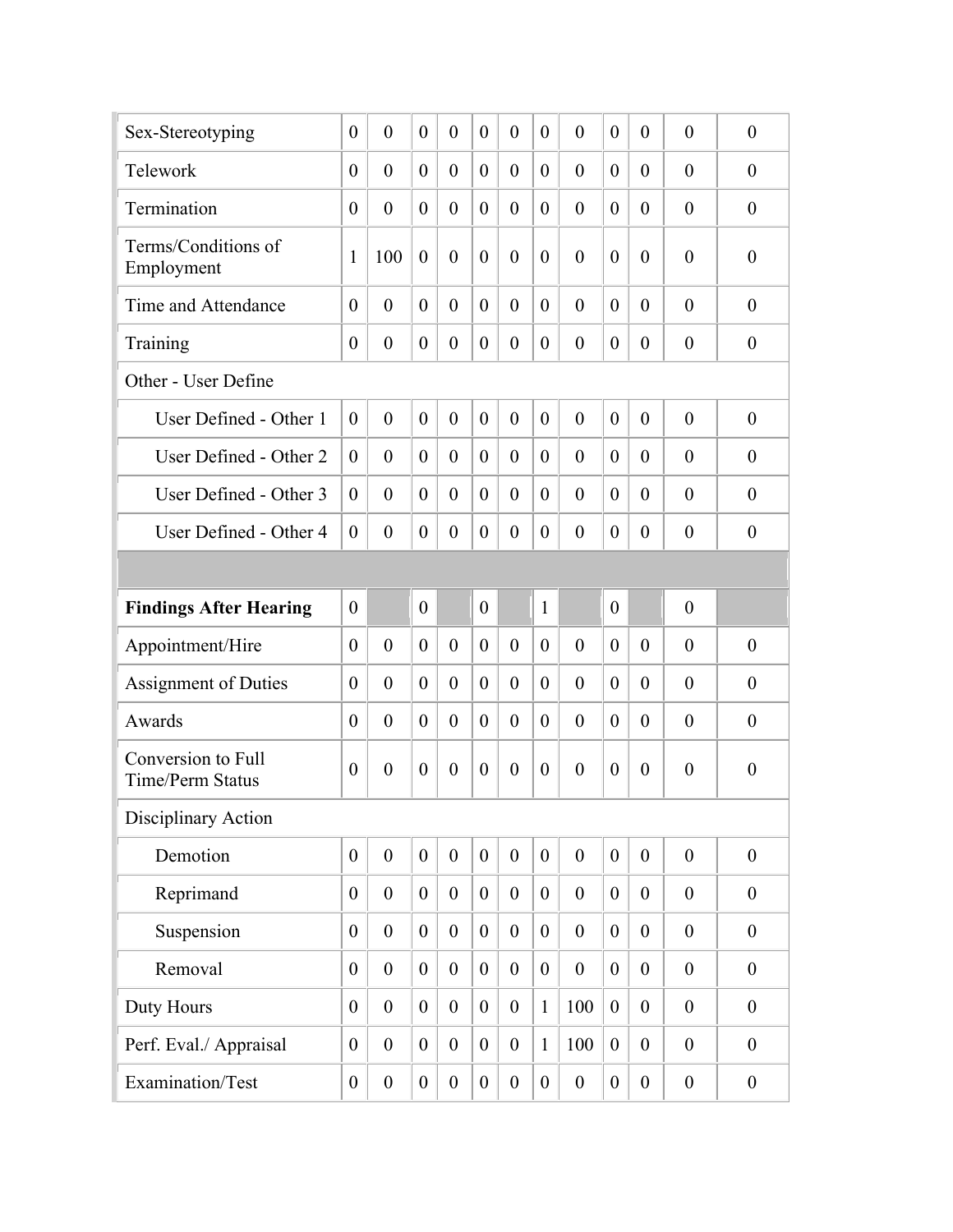| Harassment                                    |                  |                  |                  |                  |                  |                  |                  |                  |                  |                  |                  |                  |
|-----------------------------------------------|------------------|------------------|------------------|------------------|------------------|------------------|------------------|------------------|------------------|------------------|------------------|------------------|
| Non-Sexual                                    | $\theta$         | $\overline{0}$   | $\overline{0}$   | $\overline{0}$   | $\overline{0}$   | $\overline{0}$   | $\mathbf{1}$     | 100              | $\overline{0}$   | $\overline{0}$   | $\theta$         | $\overline{0}$   |
| Sexual                                        | $\theta$         | $\overline{0}$   | $\overline{0}$   | $\overline{0}$   | $\overline{0}$   | $\overline{0}$   | $\theta$         | $\theta$         | $\theta$         | $\theta$         | $\theta$         | $\theta$         |
| <b>Medical Examination</b>                    | $\theta$         | $\theta$         | $\overline{0}$   | $\overline{0}$   | $\theta$         | $\overline{0}$   | $\theta$         | $\theta$         | $\theta$         | $\theta$         | $\overline{0}$   | $\overline{0}$   |
| Pay including overtime                        | $\theta$         | $\theta$         | $\overline{0}$   | $\overline{0}$   | $\theta$         | $\overline{0}$   | $\theta$         | $\theta$         | $\theta$         | $\theta$         | $\theta$         | $\overline{0}$   |
| Promotion/Non-Selection                       | $\boldsymbol{0}$ | $\boldsymbol{0}$ | $\boldsymbol{0}$ | $\boldsymbol{0}$ | $\overline{0}$   | $\boldsymbol{0}$ | $\boldsymbol{0}$ | $\overline{0}$   | $\overline{0}$   | $\overline{0}$   | $\boldsymbol{0}$ | $\boldsymbol{0}$ |
| Reassignment                                  |                  |                  |                  |                  |                  |                  |                  |                  |                  |                  |                  |                  |
| Denied                                        | $\theta$         | $\mathbf{0}$     | $\overline{0}$   | $\overline{0}$   | $\theta$         | $\overline{0}$   | $\mathbf{0}$     | $\theta$         | $\theta$         | $\overline{0}$   | $\theta$         | $\overline{0}$   |
| Directed                                      | $\theta$         | $\mathbf{0}$     | $\overline{0}$   | $\overline{0}$   | $\theta$         | $\overline{0}$   | $\theta$         | $\theta$         | $\theta$         | $\overline{0}$   | $\overline{0}$   | $\overline{0}$   |
| Reasonable<br><b>Accommodation Disability</b> | $\theta$         | $\overline{0}$   | $\overline{0}$   | $\overline{0}$   | $\overline{0}$   | $\overline{0}$   | $\mathbf{0}$     | $\overline{0}$   | $\overline{0}$   | $\overline{0}$   | $\overline{0}$   | $\boldsymbol{0}$ |
| Reinstatement                                 | $\theta$         | $\overline{0}$   | $\overline{0}$   | $\theta$         | $\theta$         | $\overline{0}$   | $\theta$         | $\theta$         | $\theta$         | $\theta$         | $\theta$         | $\theta$         |
| Religious Accommodation                       | $\theta$         | $\overline{0}$   | $\overline{0}$   | $\theta$         | $\theta$         | $\overline{0}$   | $\theta$         | $\theta$         | $\theta$         | $\theta$         | $\theta$         | $\overline{0}$   |
| Retirement                                    | $\theta$         | $\overline{0}$   | $\overline{0}$   | $\overline{0}$   | $\theta$         | $\overline{0}$   | $\theta$         | $\theta$         | $\theta$         | $\theta$         | $\theta$         | $\overline{0}$   |
| Sex-Stereotyping                              | $\theta$         | $\theta$         | $\theta$         | $\theta$         | $\theta$         | $\overline{0}$   | $\theta$         | $\theta$         | $\theta$         | $\theta$         | $\theta$         | $\theta$         |
| Telework                                      | $\theta$         | $\overline{0}$   | $\overline{0}$   | $\theta$         | $\overline{0}$   | $\overline{0}$   | $\theta$         | $\theta$         | $\theta$         | $\theta$         | $\theta$         | $\theta$         |
| Termination                                   | $\theta$         | $\overline{0}$   | $\overline{0}$   | $\overline{0}$   | $\overline{0}$   | $\overline{0}$   | $\theta$         | $\theta$         | $\theta$         | $\overline{0}$   | $\theta$         | $\boldsymbol{0}$ |
| Terms/Conditions of<br>Employment             | $\theta$         | $\theta$         | $\overline{0}$   | $\theta$         | $\theta$         | $\theta$         | $\theta$         | $\theta$         | $\theta$         | $\theta$         | $\theta$         | $\overline{0}$   |
| Time and Attendance                           | $\boldsymbol{0}$ | $\boldsymbol{0}$ | $\boldsymbol{0}$ | $\boldsymbol{0}$ | $\boldsymbol{0}$ | $\boldsymbol{0}$ | $\boldsymbol{0}$ | $\overline{0}$   | $\boldsymbol{0}$ | $\boldsymbol{0}$ | $\boldsymbol{0}$ | $\boldsymbol{0}$ |
| Training                                      | $\theta$         | $\overline{0}$   | $\boldsymbol{0}$ | $\overline{0}$   | $\overline{0}$   | $\boldsymbol{0}$ | $\mathbf{0}$     | $\overline{0}$   | $\overline{0}$   | $\overline{0}$   | $\overline{0}$   | $\boldsymbol{0}$ |
| Other - User Define                           |                  |                  |                  |                  |                  |                  |                  |                  |                  |                  |                  |                  |
| User Defined - Other 1                        | $\boldsymbol{0}$ | $\boldsymbol{0}$ | $\boldsymbol{0}$ | $\boldsymbol{0}$ | $\overline{0}$   | $\mathbf{0}$     | $\boldsymbol{0}$ | $\overline{0}$   | $\overline{0}$   | $\boldsymbol{0}$ | $\overline{0}$   | $\boldsymbol{0}$ |
| User Defined - Other 2                        | $\overline{0}$   | $\boldsymbol{0}$ | $\boldsymbol{0}$ | $\boldsymbol{0}$ | $\overline{0}$   | $\boldsymbol{0}$ | $\mathbf{0}$     | $\boldsymbol{0}$ | $\overline{0}$   | $\overline{0}$   | $\overline{0}$   | $\boldsymbol{0}$ |
| User Defined - Other 3                        | $\overline{0}$   | $\boldsymbol{0}$ | $\overline{0}$   | $\boldsymbol{0}$ | $\overline{0}$   | $\overline{0}$   | $\theta$         | $\boldsymbol{0}$ | $\overline{0}$   | $\overline{0}$   | $\overline{0}$   | $\boldsymbol{0}$ |
| User Defined - Other 4                        | $\boldsymbol{0}$ | $\boldsymbol{0}$ | $\boldsymbol{0}$ | $\boldsymbol{0}$ | $\overline{0}$   | $\boldsymbol{0}$ | $\boldsymbol{0}$ | $\boldsymbol{0}$ | $\overline{0}$   | $\overline{0}$   | $\boldsymbol{0}$ | $\boldsymbol{0}$ |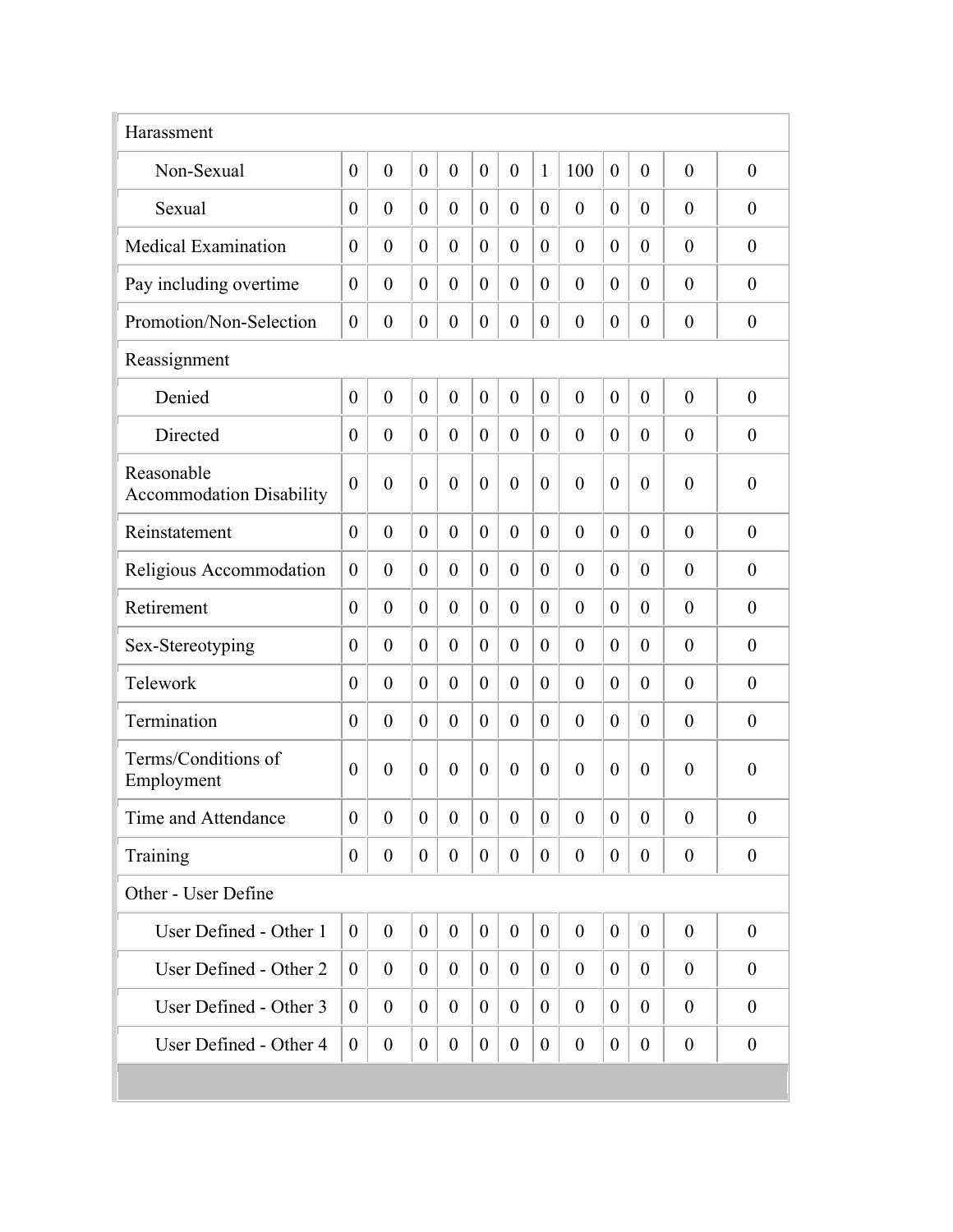| <b>Findings Without</b><br><b>Hearing</b>     | $\mathbf{1}$     |                  | $\overline{0}$   |                  | $\overline{0}$   |                  | $\overline{0}$   |                  | $\overline{0}$   |                  | $\boldsymbol{0}$ |                  |
|-----------------------------------------------|------------------|------------------|------------------|------------------|------------------|------------------|------------------|------------------|------------------|------------------|------------------|------------------|
| Appointment/Hire                              | $\overline{0}$   | $\overline{0}$   | $\mathbf{0}$     | $\overline{0}$   | $\overline{0}$   | $\mathbf{0}$     | $\overline{0}$   | $\overline{0}$   | $\overline{0}$   | $\overline{0}$   | $\overline{0}$   | $\overline{0}$   |
| <b>Assignment of Duties</b>                   | $\mathbf{1}$     | 100              | $\boldsymbol{0}$ | $\theta$         | $\overline{0}$   | $\overline{0}$   | $\boldsymbol{0}$ | $\overline{0}$   | $\overline{0}$   | $\overline{0}$   | $\overline{0}$   | $\theta$         |
| Awards                                        | $\overline{0}$   | $\overline{0}$   | $\overline{0}$   | $\theta$         | $\overline{0}$   | $\overline{0}$   | $\overline{0}$   | $\overline{0}$   | $\theta$         | $\overline{0}$   | $\overline{0}$   | $\overline{0}$   |
| Conversion to Full<br><b>Time/Perm Status</b> | $\boldsymbol{0}$ | $\boldsymbol{0}$ | $\boldsymbol{0}$ | $\overline{0}$   | $\overline{0}$   | $\boldsymbol{0}$ | $\theta$         | $\overline{0}$   | $\overline{0}$   | $\theta$         | $\overline{0}$   | $\boldsymbol{0}$ |
| Disciplinary Action                           |                  |                  |                  |                  |                  |                  |                  |                  |                  |                  |                  |                  |
| Demotion                                      | $\boldsymbol{0}$ | $\boldsymbol{0}$ | $\boldsymbol{0}$ | $\overline{0}$   | $\overline{0}$   | $\boldsymbol{0}$ | $\overline{0}$   | $\overline{0}$   | $\mathbf{0}$     | $\overline{0}$   | $\overline{0}$   | $\theta$         |
| Reprimand                                     | $\boldsymbol{0}$ | $\overline{0}$   | $\overline{0}$   | $\theta$         | $\overline{0}$   | $\overline{0}$   | $\theta$         | $\theta$         | $\theta$         | $\theta$         | $\overline{0}$   | $\theta$         |
| Suspension                                    | $\boldsymbol{0}$ | $\overline{0}$   | $\overline{0}$   | $\theta$         | $\overline{0}$   | $\overline{0}$   | $\overline{0}$   | $\theta$         | $\theta$         | $\theta$         | $\overline{0}$   | $\theta$         |
| Removal                                       | $\boldsymbol{0}$ | $\overline{0}$   | $\boldsymbol{0}$ | $\theta$         | $\overline{0}$   | $\overline{0}$   | $\theta$         | $\theta$         | $\theta$         | $\theta$         | $\overline{0}$   | $\overline{0}$   |
| Duty Hours                                    | $\boldsymbol{0}$ | $\theta$         | $\overline{0}$   | $\theta$         | $\overline{0}$   | $\boldsymbol{0}$ | $\theta$         | $\overline{0}$   | $\theta$         | $\theta$         | $\overline{0}$   | $\boldsymbol{0}$ |
| Perf. Eval./ Appraisal                        | $\boldsymbol{0}$ | $\boldsymbol{0}$ | $\overline{0}$   | $\theta$         | $\overline{0}$   | $\boldsymbol{0}$ | $\theta$         | $\overline{0}$   | $\theta$         | $\theta$         | $\overline{0}$   | $\boldsymbol{0}$ |
| Examination/Test                              | $\boldsymbol{0}$ | $\boldsymbol{0}$ | $\boldsymbol{0}$ | $\boldsymbol{0}$ | $\overline{0}$   | $\boldsymbol{0}$ | $\boldsymbol{0}$ | $\boldsymbol{0}$ | $\theta$         | $\boldsymbol{0}$ | $\boldsymbol{0}$ | $\boldsymbol{0}$ |
| Harassment                                    |                  |                  |                  |                  |                  |                  |                  |                  |                  |                  |                  |                  |
| Non-Sexual                                    | $\mathbf{0}$     | $\mathbf{0}$     | $\overline{0}$   | $\mathbf{0}$     | $\overline{0}$   | $\boldsymbol{0}$ | $\theta$         | $\overline{0}$   | $\mathbf{0}$     | $\mathbf{0}$     | $\overline{0}$   | $\boldsymbol{0}$ |
| Sexual                                        | $\overline{0}$   | $\boldsymbol{0}$ | $\overline{0}$   | $\mathbf{0}$     | $\overline{0}$   | $\boldsymbol{0}$ | $\theta$         | $\overline{0}$   | $\overline{0}$   | $\overline{0}$   | $\overline{0}$   | $\boldsymbol{0}$ |
| <b>Medical Examination</b>                    | $\boldsymbol{0}$ | $\boldsymbol{0}$ | $\boldsymbol{0}$ | $\boldsymbol{0}$ | $\overline{0}$   | $\boldsymbol{0}$ | $\boldsymbol{0}$ | $\overline{0}$   | $\overline{0}$   | $\theta$         | $\boldsymbol{0}$ | $\boldsymbol{0}$ |
| Pay including overtime                        | $\boldsymbol{0}$ | $\boldsymbol{0}$ | $\boldsymbol{0}$ | $\boldsymbol{0}$ | $\boldsymbol{0}$ | $\boldsymbol{0}$ | $\boldsymbol{0}$ | $\boldsymbol{0}$ | $\overline{0}$   | $\boldsymbol{0}$ | $\boldsymbol{0}$ | $\boldsymbol{0}$ |
| Promotion/Non-Selection                       | $\mathbf{1}$     | 100              | $\boldsymbol{0}$ | $\boldsymbol{0}$ | $\overline{0}$   | $\boldsymbol{0}$ | $\boldsymbol{0}$ | $\boldsymbol{0}$ | $\boldsymbol{0}$ | $\overline{0}$   | $\boldsymbol{0}$ | $\boldsymbol{0}$ |
| Reassignment                                  |                  |                  |                  |                  |                  |                  |                  |                  |                  |                  |                  |                  |
| Denied                                        | $\boldsymbol{0}$ | $\mathbf{0}$     | $\boldsymbol{0}$ | $\boldsymbol{0}$ | $\overline{0}$   | $\boldsymbol{0}$ | $\boldsymbol{0}$ | $\mathbf{0}$     | $\overline{0}$   | $\boldsymbol{0}$ | $\mathbf{0}$     | $\mathbf{0}$     |
| Directed                                      | $\boldsymbol{0}$ | $\mathbf{0}$     | $\boldsymbol{0}$ | $\mathbf{0}$     | $\overline{0}$   | $\boldsymbol{0}$ | $\boldsymbol{0}$ | $\boldsymbol{0}$ | $\overline{0}$   | $\boldsymbol{0}$ | $\boldsymbol{0}$ | $\boldsymbol{0}$ |
| Reasonable<br><b>Accommodation Disability</b> | $\boldsymbol{0}$ | $\boldsymbol{0}$ | $\boldsymbol{0}$ | $\boldsymbol{0}$ | $\overline{0}$   | $\boldsymbol{0}$ | $\boldsymbol{0}$ | $\mathbf{0}$     | $\overline{0}$   | $\overline{0}$   | $\boldsymbol{0}$ | $\boldsymbol{0}$ |
| Reinstatement                                 | $\boldsymbol{0}$ | $\boldsymbol{0}$ | $\boldsymbol{0}$ | $\boldsymbol{0}$ | $\overline{0}$   | $\boldsymbol{0}$ | $\boldsymbol{0}$ | $\boldsymbol{0}$ | $\boldsymbol{0}$ | $\boldsymbol{0}$ | $\boldsymbol{0}$ | $\boldsymbol{0}$ |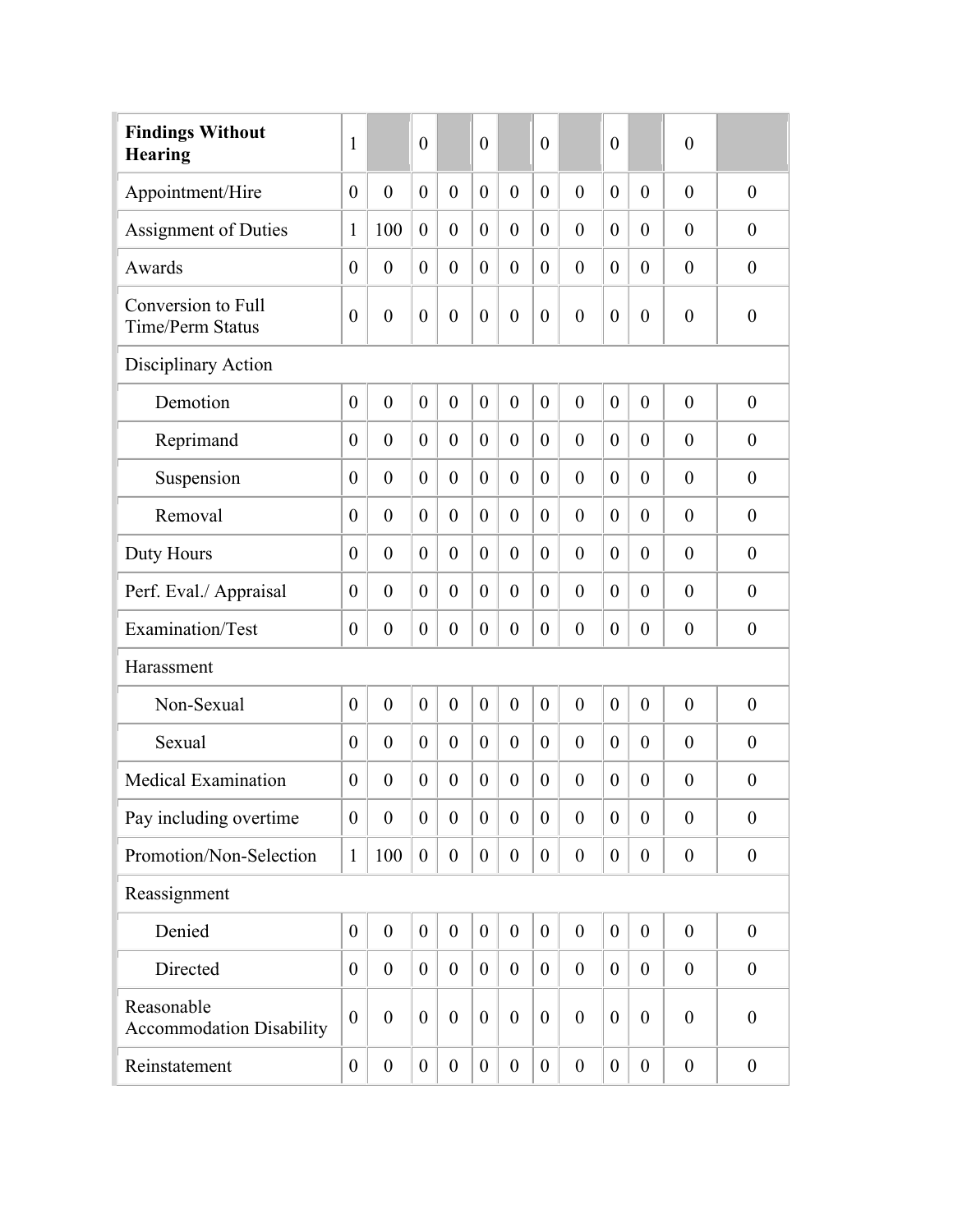| Religious Accommodation                               | $\theta$ | $\theta$       | $\theta$         | $\theta$       | $\theta$         | $\overline{0}$   | $\theta$ | $\theta$                         | $\Omega$ | $\theta$         | $\theta$       | $\theta$         |
|-------------------------------------------------------|----------|----------------|------------------|----------------|------------------|------------------|----------|----------------------------------|----------|------------------|----------------|------------------|
| Retirement                                            | $\theta$ | $\theta$       | $\overline{0}$   | $\theta$       | $\overline{0}$   | $\overline{0}$   | $\theta$ | $\theta$                         | $\theta$ | $\theta$         | $\theta$       | $\theta$         |
| Sex-Stereotyping                                      | $\theta$ | $\overline{0}$ | $\overline{0}$   | $\theta$       | $\overline{0}$   | $\overline{0}$   | $\theta$ | $\theta$                         | $\theta$ | $\theta$         | $\overline{0}$ | $\overline{0}$   |
| Telework                                              | $\theta$ | $\theta$       | $\overline{0}$   | $\theta$       | $\overline{0}$   | $\overline{0}$   | $\theta$ | $\theta$                         | $\theta$ | $\theta$         | $\theta$       | $\overline{0}$   |
| Termination                                           | $\theta$ | $\theta$       | $\overline{0}$   | $\overline{0}$ | $\theta$         | $\overline{0}$   | $\theta$ | $\theta$                         | $\theta$ | $\theta$         | $\overline{0}$ | $\overline{0}$   |
| Terms/Conditions of<br>Employment                     | 1        | 100            | $\overline{0}$   | $\theta$       | $\overline{0}$   | $\overline{0}$   | $\theta$ | $\theta$                         | $\theta$ | $\theta$         | $\overline{0}$ | $\boldsymbol{0}$ |
| Time and Attendance                                   | $\theta$ | $\theta$       | $\overline{0}$   | $\theta$       | $\theta$         | $\theta$         | $\theta$ | $\theta$                         | $\theta$ | $\theta$         | $\theta$       | $\theta$         |
| Training                                              | $\theta$ | $\overline{0}$ | $\theta$         | $\theta$       | $\overline{0}$   | $\overline{0}$   | $\theta$ | $\theta$                         | $\theta$ | $\theta$         | $\theta$       | $\overline{0}$   |
| Other - User Define                                   |          |                |                  |                |                  |                  |          |                                  |          |                  |                |                  |
| User Defined - Other 1                                | $\theta$ | $\theta$       | $\overline{0}$   | $\overline{0}$ | $\overline{0}$   | $\overline{0}$   | $\theta$ | $\theta$                         | $\theta$ | $\theta$         | $\theta$       | $\theta$         |
| User Defined - Other 2                                | $\theta$ | $\theta$       | $\theta$         | $\theta$       | $\theta$         | $\overline{0}$   | $\theta$ | $\theta$                         | $\theta$ | $\theta$         | $\theta$       | $\theta$         |
|                                                       |          |                |                  |                |                  | $\overline{0}$   | $\theta$ | $\theta$                         | $\theta$ | $\theta$         | $\theta$       | $\theta$         |
| User Defined - Other 3                                | $\theta$ | $\theta$       | $\theta$         | $\theta$       | $\theta$         |                  |          |                                  |          |                  |                |                  |
| User Defined - Other 4                                | $\theta$ | $\theta$       | $\theta$         | $\theta$       | $\overline{0}$   | $\overline{0}$   | $\theta$ | $\theta$                         | $\theta$ | $\theta$         | $\theta$       | $\boldsymbol{0}$ |
|                                                       |          |                |                  |                |                  |                  |          | <b>Comparative Data</b>          |          |                  |                |                  |
| <b>Pending Complaints Filed in</b>                    |          |                |                  |                |                  |                  |          | <b>Previous Fiscal Year Data</b> |          |                  |                | 2022Thru12-      |
| <b>Previous Fiscal Years by Status</b>                |          |                | 2017             |                | 2018             | 2019             |          | 2020                             |          | 2021             |                | 31               |
| Total complaints from previous<br><b>Fiscal Years</b> |          |                | 32               |                | 38               | 38               |          | 24                               |          | 12               |                | 27               |
| <b>Total Complainants</b>                             |          |                | 32               |                | 38               | 38               |          | 24                               |          | 12               |                | 25               |
| <b>Number complaints pending</b>                      |          |                |                  |                |                  |                  |          |                                  |          |                  |                |                  |
| Investigation                                         |          |                | $\boldsymbol{0}$ |                | $\boldsymbol{0}$ | $\mathbf{1}$     |          | $\overline{0}$                   |          | $\mathbf{1}$     |                | $\tau$           |
| ROI issued, pending<br>Complainant's action           |          |                | $\boldsymbol{0}$ |                | $\boldsymbol{0}$ | $\boldsymbol{0}$ |          | $\boldsymbol{0}$                 |          | $\boldsymbol{0}$ |                | $\overline{2}$   |
| Hearing                                               |          |                | 32               |                | 37               | 34               |          | 21                               |          | 10               |                | 15               |
| Final Agency Action                                   |          |                | $\boldsymbol{0}$ |                | $\mathbf{1}$     | 5                |          | 3                                |          | $\mathbf{1}$     |                | $\overline{3}$   |